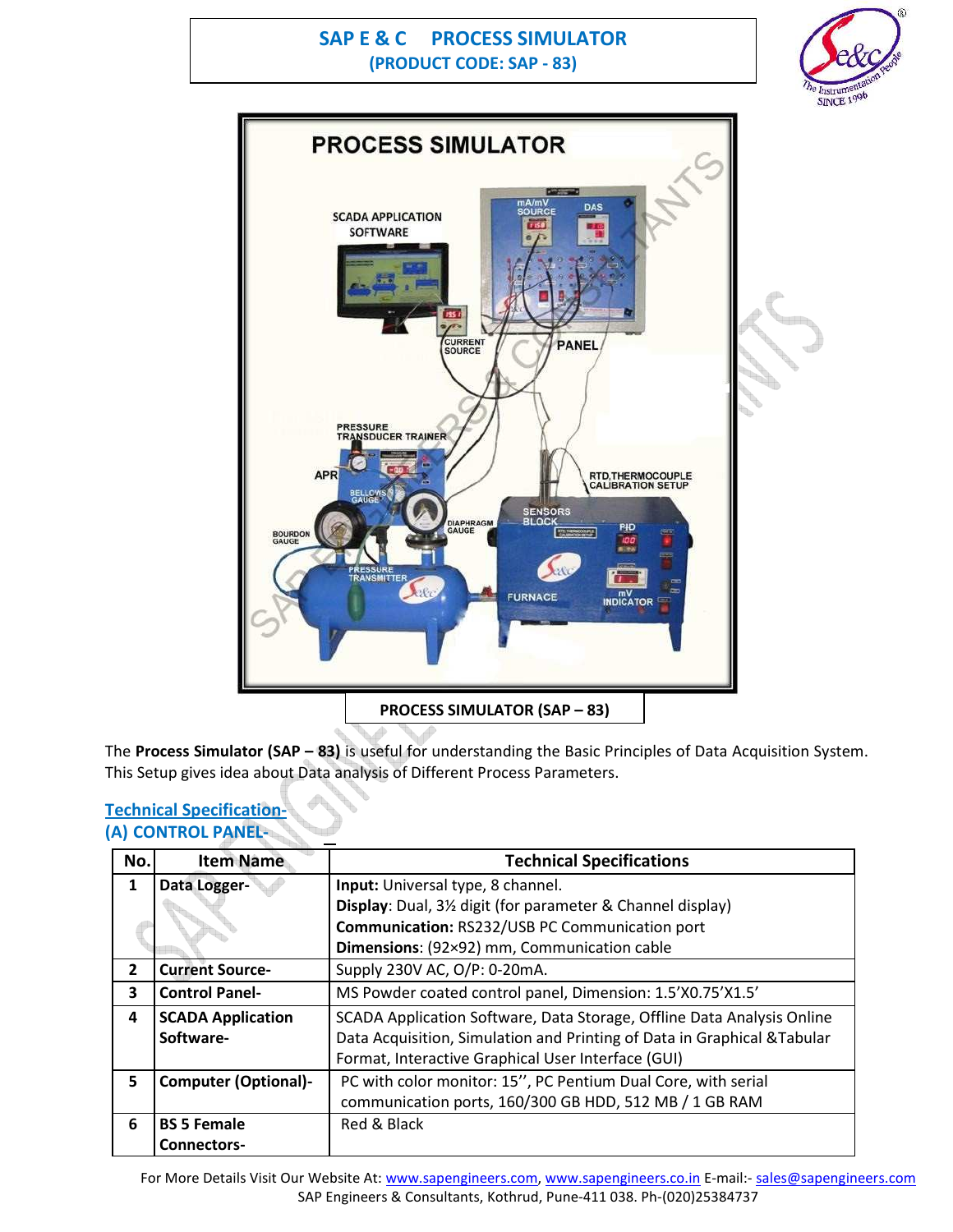# **SAP E & C PROCESS SIMULATOR (PRODUCT CODE: SAP - 83)**



#### **(B) HYDRAULIC PUMP-**

| No. | Item Name             | <b>Technical Specifications</b>        |
|-----|-----------------------|----------------------------------------|
|     | <b>Hydraulic Pump</b> | Manually Driven with weighing Platform |
|     | (Optional)-           |                                        |

### **(C) PRESUURE TRANSDUCER / TRANSMITTER MODULE-**

| No.            | <b>Item Name</b>             | <b>Technical Specifications</b>                                            |
|----------------|------------------------------|----------------------------------------------------------------------------|
| 1              | <b>Pressure Transmitter-</b> | Input: 0-2.5 Kg/cm <sup>2</sup> / 0-4 Kg/cm <sup>2</sup> , Output: 4-20 mA |
|                |                              | Type: 2-wire Piezoresistive type, Mounting: Top 1/2" BSP connection        |
| $\overline{2}$ | <b>Pressure Vessel-</b>      | Shape: Cylindrical, Material: CRCC, Diameter: 6 inch, Length: 12 inch      |
|                |                              | Capacity: 15 Kg/cm <sup>2</sup> , with $\frac{1}{2}$ "BSP connection       |
| 3              | A.F.R. / F.R.L. Unit-        | 0-10 Kg/cm <sup>2</sup> , with pressure gauge                              |
| 4              | <b>Current Indicator-</b>    | Input: 4-20 mA, 3 1/2 digit display, 1 $\varphi$ 230 V AC Supply           |
| 5              | <b>Bellows Gauge-</b>        | 0-300 mm Hg                                                                |
| 6              | Diaphragm Gauge-             | 0-2.5 Kg/cm <sup>2</sup> / 0-4 Kg/cm <sup>2</sup>                          |
| 7              | <b>Bourdon Tube</b>          | Dial size: 4", Range 0-4 Kg/cm <sup>2</sup>                                |
|                | <b>Pressure Gauge-</b>       | Bottom connection: 1/2" BSP Connection.                                    |
| 8              | <b>Air Compressor</b>        | Tank capacity: 25 Liters, Discharge: 2 CFM                                 |
|                | (Optional)-                  | Motor: 2 H.P. 230 V AC Operated, Working pressure: 5-6 kg/cm <sup>2</sup>  |

### **(D) CHARACTERISTICS OF TEMPERATURE SENSOR SETUP-**

| No. | <b>Technical Specifications</b>                                             |
|-----|-----------------------------------------------------------------------------|
|     | Temperature range: 0-500°C.                                                 |
|     | Calibration facility for Thermocouple & RTD.                                |
| 3   | 7-segment LED display for temperature Indicator controller.                 |
| 4   | Test point for Thermisters, RTD (Resistance Measurement).                   |
| 5   | Test point for voltage measurement for Thermocouple.                        |
| 6   | 3-1/2-digit display.                                                        |
|     | Muffle furnace with insertion points for RTD, Thermocouple and Thermisters. |

#### **Range of Experiments-**

- Study of characteristics of Temperature Sensors
- Study of Various types of Pressure Sensors & Pressure Transmitter
- Data analysis using SCADA Application Software
- Study of Process Simulator Setup

#### **Features: -**

- Compact Ergonomic Design.
- ◆ User Friendly, Self Explanatory Systems.<br>◆ Robust Construction..
- Robust Construction..
- ❖ Enhanced Electrical Safety Considerations.
- Training Manuals, Mimic Charts for Operation Ease.
- ❖ Inbuilt Safety Measures to avoid improper usage.
- Computer Interface & SCADA Application software connectivity for analysis